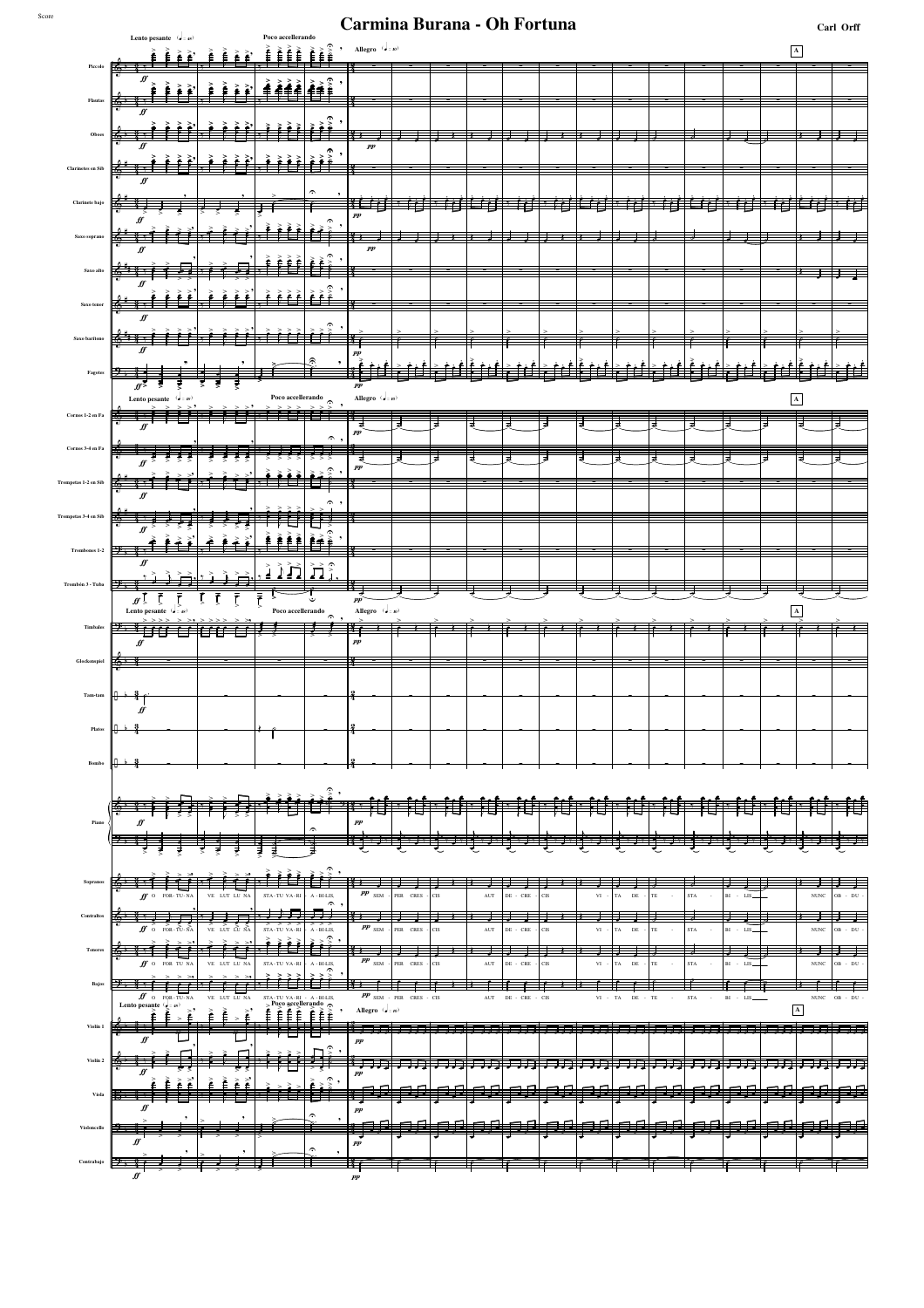| Picc. |                                                                                                                                                                                                                                                                                                                                                                   |                            | _______________                                        |     |            |                                                |     |             | 一                    |                                                                                           |                                                                                                                      |       |                       |     |       |           |    |                                                        |
|-------|-------------------------------------------------------------------------------------------------------------------------------------------------------------------------------------------------------------------------------------------------------------------------------------------------------------------------------------------------------------------|----------------------------|--------------------------------------------------------|-----|------------|------------------------------------------------|-----|-------------|----------------------|-------------------------------------------------------------------------------------------|----------------------------------------------------------------------------------------------------------------------|-------|-----------------------|-----|-------|-----------|----|--------------------------------------------------------|
|       |                                                                                                                                                                                                                                                                                                                                                                   |                            |                                                        |     |            |                                                |     |             |                      |                                                                                           |                                                                                                                      |       |                       |     |       |           |    |                                                        |
|       |                                                                                                                                                                                                                                                                                                                                                                   |                            |                                                        |     |            |                                                |     |             |                      |                                                                                           |                                                                                                                      |       |                       |     |       |           |    |                                                        |
|       | $F1.$ $\sqrt{6}$                                                                                                                                                                                                                                                                                                                                                  |                            |                                                        |     |            |                                                |     |             |                      |                                                                                           | <del>╾╒╂╾╾╤╡╶╴╠╸┇┊┇┊┇┊┸╞╄╶┋┊┋┋┋┋┋</del>                                                                              |       |                       |     |       |           |    |                                                        |
|       |                                                                                                                                                                                                                                                                                                                                                                   |                            |                                                        |     |            |                                                |     |             |                      |                                                                                           |                                                                                                                      |       |                       |     |       |           |    |                                                        |
|       |                                                                                                                                                                                                                                                                                                                                                                   |                            |                                                        |     |            |                                                |     |             |                      |                                                                                           | ┈╠ <del>╪╌┰╼┾╌┰┧┰┰┧┰╼┾╌┰┧┰═┪┹═┿═╈═╪╒┋╄┋┋╿┋╺╒┡┈┋┞┋╺┇┞┈┇╿┋┈╡╿┊┈╿┋╺</del> ┋                                             |       |                       |     |       |           |    |                                                        |
|       |                                                                                                                                                                                                                                                                                                                                                                   |                            |                                                        |     |            |                                                |     |             |                      |                                                                                           |                                                                                                                      |       |                       |     |       |           |    |                                                        |
|       |                                                                                                                                                                                                                                                                                                                                                                   |                            |                                                        |     |            |                                                |     |             |                      |                                                                                           |                                                                                                                      |       |                       |     |       |           |    |                                                        |
|       | $\alpha$ $\mathbb{Z}^2$ $\longrightarrow$                                                                                                                                                                                                                                                                                                                         |                            |                                                        |     |            |                                                |     |             |                      |                                                                                           | ينيه اينيه لينه للمنارين فأرينه النفة اينية إينيا والمساحب المساحب المساحب                                           |       |                       |     |       |           |    |                                                        |
|       |                                                                                                                                                                                                                                                                                                                                                                   |                            |                                                        |     |            |                                                |     |             |                      |                                                                                           |                                                                                                                      |       |                       |     |       |           |    |                                                        |
|       |                                                                                                                                                                                                                                                                                                                                                                   |                            |                                                        |     |            |                                                |     |             |                      |                                                                                           | ः <del> {  = त्योघसी चरी चरीपसी चरीपसी चरीपसी नंति ते ति र ति ती ती ती ता ति ती ती ती ता</del>                       |       |                       |     |       |           |    |                                                        |
|       |                                                                                                                                                                                                                                                                                                                                                                   |                            |                                                        |     |            |                                                |     |             |                      |                                                                                           |                                                                                                                      |       |                       |     |       |           |    |                                                        |
|       |                                                                                                                                                                                                                                                                                                                                                                   |                            |                                                        |     |            |                                                |     |             |                      |                                                                                           |                                                                                                                      |       |                       |     |       |           |    |                                                        |
|       |                                                                                                                                                                                                                                                                                                                                                                   |                            |                                                        |     |            |                                                |     |             |                      |                                                                                           | ▓ <sub>▘</sub> <mark>▓▘▟▁▙▕▟▁▟▕▟▁▟▕▟▁▟▕▟▁▟▕▟▁▁▕▟▁▁▕▟▁▁▊▟▁▔▛▆▗▌▕▌▗▗▕▗▁▗▕▖▗▁▐▖▗▗▏▏▅▕▛▗▗▏▏▁▕▗▔▗▊▁</mark>                |       |                       |     |       |           |    |                                                        |
|       |                                                                                                                                                                                                                                                                                                                                                                   |                            |                                                        |     |            |                                                |     |             |                      |                                                                                           |                                                                                                                      |       |                       |     |       |           |    |                                                        |
|       |                                                                                                                                                                                                                                                                                                                                                                   |                            |                                                        |     |            |                                                |     |             |                      |                                                                                           | امصامت امتصامت امتصامت المتحامية امتصل المستوات المستوات والمستوام والمستعفرة المستحقة                               |       |                       |     |       |           |    |                                                        |
|       |                                                                                                                                                                                                                                                                                                                                                                   |                            |                                                        |     |            |                                                |     |             |                      |                                                                                           |                                                                                                                      |       |                       |     |       |           |    |                                                        |
|       | $S_{x,ten.}$ $\frac{1}{6}$ $\frac{1}{2}$ $\frac{1}{2}$ $\frac{1}{2}$ $\frac{1}{2}$ $\frac{1}{2}$ $\frac{1}{2}$ $\frac{1}{2}$ $\frac{1}{2}$ $\frac{1}{2}$ $\frac{1}{2}$ $\frac{1}{2}$ $\frac{1}{2}$ $\frac{1}{2}$ $\frac{1}{2}$ $\frac{1}{2}$ $\frac{1}{2}$ $\frac{1}{2}$ $\frac{1}{2}$ $\frac{1}{2}$ $\frac{1}{2}$                                                |                            |                                                        |     |            |                                                |     |             |                      |                                                                                           |                                                                                                                      |       |                       |     |       |           |    |                                                        |
|       |                                                                                                                                                                                                                                                                                                                                                                   |                            |                                                        |     |            |                                                |     |             |                      | <del>sa kata ta 1999 (na kata</del>                                                       |                                                                                                                      |       |                       |     |       |           |    | 夫妻子毛头是大男                                               |
|       |                                                                                                                                                                                                                                                                                                                                                                   |                            |                                                        |     |            |                                                |     |             |                      |                                                                                           |                                                                                                                      |       |                       |     |       |           |    |                                                        |
|       | $Sx, bar.$ $\frac{1}{20}$ $\frac{4}{7}$ $\frac{2}{7}$ $\frac{1}{7}$ $\frac{2}{7}$ $\frac{1}{7}$ $\frac{1}{7}$                                                                                                                                                                                                                                                     |                            |                                                        |     |            |                                                |     |             |                      |                                                                                           |                                                                                                                      |       |                       |     |       |           |    | — <del>— — — — — — — — — —</del>                       |
|       |                                                                                                                                                                                                                                                                                                                                                                   |                            |                                                        |     |            |                                                |     |             |                      |                                                                                           |                                                                                                                      |       |                       |     |       |           |    |                                                        |
|       |                                                                                                                                                                                                                                                                                                                                                                   |                            |                                                        |     |            |                                                |     |             |                      |                                                                                           | <u>، وَمَنْ مَا أَنْ يَا مَا أَنْ يَا مَا أَنْ يَا أَنْ يَا أَنْ يَا أَنْ يَا أَنْ يَا أَنْ يَا أَنْ يَا أَنْ يَ</u> |       |                       |     |       |           |    | <u> Hermite Hermite (Andrew Hermite</u>                |
|       |                                                                                                                                                                                                                                                                                                                                                                   |                            |                                                        |     |            |                                                |     |             |                      |                                                                                           |                                                                                                                      |       |                       |     |       |           |    |                                                        |
|       |                                                                                                                                                                                                                                                                                                                                                                   |                            |                                                        |     |            |                                                |     |             | $\boxed{\mathbf{B}}$ |                                                                                           |                                                                                                                      |       |                       |     |       |           |    |                                                        |
|       |                                                                                                                                                                                                                                                                                                                                                                   |                            |                                                        |     |            |                                                |     |             |                      |                                                                                           |                                                                                                                      |       |                       |     |       |           |    |                                                        |
|       | * FILL LILLI                                                                                                                                                                                                                                                                                                                                                      |                            |                                                        |     |            |                                                |     |             |                      | ▜▛▀▛▛▀▛                                                                                   |                                                                                                                      |       | ▐ᢖ                    | 博   |       |           |    | ॑॑॑ <del></del>                                        |
|       |                                                                                                                                                                                                                                                                                                                                                                   |                            |                                                        |     |            |                                                |     |             |                      |                                                                                           |                                                                                                                      |       |                       |     |       |           |    |                                                        |
|       |                                                                                                                                                                                                                                                                                                                                                                   |                            |                                                        |     |            |                                                |     |             |                      |                                                                                           |                                                                                                                      |       |                       |     |       | 1 1 1 1   |    |                                                        |
|       |                                                                                                                                                                                                                                                                                                                                                                   |                            |                                                        |     |            |                                                |     |             |                      |                                                                                           |                                                                                                                      |       |                       |     |       |           |    |                                                        |
|       | Trp. 1-2 $\frac{1}{\sqrt{2}}$                                                                                                                                                                                                                                                                                                                                     |                            |                                                        |     |            |                                                |     |             |                      |                                                                                           |                                                                                                                      |       |                       |     |       |           |    |                                                        |
|       |                                                                                                                                                                                                                                                                                                                                                                   |                            |                                                        |     |            |                                                |     |             |                      |                                                                                           |                                                                                                                      |       |                       |     |       |           |    |                                                        |
|       |                                                                                                                                                                                                                                                                                                                                                                   |                            |                                                        |     |            |                                                |     |             |                      |                                                                                           |                                                                                                                      |       |                       |     |       |           |    |                                                        |
|       | $T_{\rm rp, 3-4}$ $\frac{1}{\sqrt{6}}$ $\frac{1}{\sqrt{6}}$ $\frac{1}{\sqrt{6}}$ $\frac{1}{\sqrt{6}}$ $\frac{1}{\sqrt{6}}$ $\frac{1}{\sqrt{6}}$ $\frac{1}{\sqrt{6}}$ $\frac{1}{\sqrt{6}}$ $\frac{1}{\sqrt{6}}$ $\frac{1}{\sqrt{6}}$ $\frac{1}{\sqrt{6}}$ $\frac{1}{\sqrt{6}}$ $\frac{1}{\sqrt{6}}$ $\frac{1}{\sqrt{6}}$ $\frac{1}{\sqrt{6}}$ $\frac{1}{\sqrt{6}}$ |                            |                                                        |     |            |                                                |     |             |                      |                                                                                           |                                                                                                                      | ————— |                       |     |       |           |    |                                                        |
|       |                                                                                                                                                                                                                                                                                                                                                                   |                            |                                                        |     |            |                                                |     |             |                      |                                                                                           |                                                                                                                      |       |                       |     |       |           |    |                                                        |
|       |                                                                                                                                                                                                                                                                                                                                                                   |                            |                                                        |     |            |                                                |     |             |                      |                                                                                           |                                                                                                                      |       |                       |     |       |           |    |                                                        |
|       |                                                                                                                                                                                                                                                                                                                                                                   |                            |                                                        |     |            |                                                |     |             |                      |                                                                                           |                                                                                                                      |       |                       |     |       |           |    |                                                        |
|       |                                                                                                                                                                                                                                                                                                                                                                   |                            |                                                        |     |            |                                                |     |             |                      |                                                                                           |                                                                                                                      |       |                       |     |       |           |    |                                                        |
|       | Trb.3-Tub. $\boxed{\frac{1}{2}$                                                                                                                                                                                                                                                                                                                                   |                            |                                                        |     |            |                                                |     |             |                      |                                                                                           | <del>ڶᢖ┈╌ݴᢖ┉╌ݴᢖ┈╌┦ᢖ┈┄┦ᢖ┈┄┦ᢖ┈┈┦╗┈┈┦╗┈┉</del> ┦┱                                                                       |       |                       |     |       |           |    | <del>l, J, J, J, J,</del>                              |
|       |                                                                                                                                                                                                                                                                                                                                                                   |                            |                                                        |     |            |                                                |     |             | $\boxed{\mathbf{B}}$ |                                                                                           |                                                                                                                      |       |                       |     |       |           |    |                                                        |
|       |                                                                                                                                                                                                                                                                                                                                                                   |                            |                                                        |     |            |                                                |     |             |                      |                                                                                           |                                                                                                                      |       |                       |     |       |           |    |                                                        |
|       |                                                                                                                                                                                                                                                                                                                                                                   |                            |                                                        |     |            |                                                |     |             |                      |                                                                                           | ▓▓ <u>▓▓<del>▓▓▓▓▓▓▓</del>▓▓▓▓▓▓▓▓▓▓▓▓▓▓▓▓▓▓▓▓▓</u>                                                                  |       |                       |     |       |           |    |                                                        |
|       |                                                                                                                                                                                                                                                                                                                                                                   |                            |                                                        |     |            |                                                |     |             |                      |                                                                                           |                                                                                                                      |       |                       |     |       |           |    |                                                        |
|       |                                                                                                                                                                                                                                                                                                                                                                   |                            |                                                        |     |            |                                                |     |             |                      |                                                                                           |                                                                                                                      |       |                       |     |       |           |    |                                                        |
|       |                                                                                                                                                                                                                                                                                                                                                                   |                            |                                                        |     |            |                                                |     |             |                      |                                                                                           |                                                                                                                      |       |                       |     |       |           |    |                                                        |
| Tm·tm |                                                                                                                                                                                                                                                                                                                                                                   |                            |                                                        |     |            |                                                |     |             |                      |                                                                                           |                                                                                                                      |       |                       |     |       |           |    |                                                        |
|       |                                                                                                                                                                                                                                                                                                                                                                   |                            |                                                        |     |            |                                                |     |             |                      |                                                                                           |                                                                                                                      |       |                       |     |       |           |    |                                                        |
|       |                                                                                                                                                                                                                                                                                                                                                                   |                            |                                                        |     |            |                                                |     |             |                      |                                                                                           |                                                                                                                      |       |                       |     |       |           |    |                                                        |
|       |                                                                                                                                                                                                                                                                                                                                                                   |                            |                                                        |     |            |                                                |     |             |                      |                                                                                           |                                                                                                                      |       |                       |     |       |           |    |                                                        |
|       |                                                                                                                                                                                                                                                                                                                                                                   |                            |                                                        |     |            |                                                |     |             |                      |                                                                                           |                                                                                                                      |       |                       |     |       |           |    |                                                        |
|       |                                                                                                                                                                                                                                                                                                                                                                   |                            |                                                        |     |            |                                                |     |             |                      |                                                                                           |                                                                                                                      |       |                       |     |       |           |    |                                                        |
|       |                                                                                                                                                                                                                                                                                                                                                                   |                            |                                                        |     |            |                                                |     |             |                      |                                                                                           |                                                                                                                      |       |                       |     |       |           |    |                                                        |
|       |                                                                                                                                                                                                                                                                                                                                                                   |                            |                                                        |     |            |                                                |     |             |                      |                                                                                           |                                                                                                                      |       |                       |     |       |           |    |                                                        |
|       |                                                                                                                                                                                                                                                                                                                                                                   |                            |                                                        |     |            |                                                |     |             |                      |                                                                                           |                                                                                                                      |       |                       |     |       |           |    |                                                        |
|       |                                                                                                                                                                                                                                                                                                                                                                   |                            |                                                        |     |            |                                                |     |             |                      |                                                                                           |                                                                                                                      |       |                       |     |       |           |    |                                                        |
|       |                                                                                                                                                                                                                                                                                                                                                                   |                            |                                                        |     |            |                                                |     |             |                      |                                                                                           |                                                                                                                      |       |                       |     |       |           |    |                                                        |
|       |                                                                                                                                                                                                                                                                                                                                                                   |                            |                                                        |     |            |                                                |     |             |                      |                                                                                           |                                                                                                                      |       |                       |     |       |           |    |                                                        |
|       |                                                                                                                                                                                                                                                                                                                                                                   |                            |                                                        |     |            |                                                |     |             |                      |                                                                                           |                                                                                                                      |       |                       |     |       |           |    |                                                        |
|       |                                                                                                                                                                                                                                                                                                                                                                   |                            |                                                        |     |            |                                                |     |             |                      |                                                                                           |                                                                                                                      |       |                       |     |       |           |    |                                                        |
|       |                                                                                                                                                                                                                                                                                                                                                                   |                            |                                                        |     |            |                                                |     |             |                      |                                                                                           |                                                                                                                      |       |                       |     |       |           |    |                                                        |
|       | RAT                                                                                                                                                                                                                                                                                                                                                               |                            |                                                        |     | ${\rm LU}$ | <b>MEN</b><br>DO                               |     | $CI - EM$   |                      | GE - STA                                                                                  | TEM                                                                                                                  | PO    | TE - STA              |     | DIS   | SOL - VIT |    | $GLA$ - $CI$                                           |
| Alt.  |                                                                                                                                                                                                                                                                                                                                                                   |                            |                                                        |     |            |                                                |     |             |                      |                                                                                           |                                                                                                                      |       |                       |     |       |           |    |                                                        |
|       |                                                                                                                                                                                                                                                                                                                                                                   |                            | TUNC CU                                                | RAT | LU         | DO MEN                                         | TIS |             |                      | GE<br>- STA                                                                               | TEM                                                                                                                  |       | TE - STA              | TEM |       | SOL - VIT | UT | $GLA$ - $CI$                                           |
|       |                                                                                                                                                                                                                                                                                                                                                                   |                            |                                                        |     |            |                                                |     |             |                      |                                                                                           |                                                                                                                      |       |                       |     |       |           |    |                                                        |
| Ten.  |                                                                                                                                                                                                                                                                                                                                                                   |                            |                                                        |     |            |                                                |     |             |                      |                                                                                           |                                                                                                                      |       |                       |     |       |           |    |                                                        |
|       | RAT                                                                                                                                                                                                                                                                                                                                                               | $\mathop{\rm ET}\nolimits$ | TUNC CU                                                | RAT | LU         | $\rm{DO}$ $ \rm{MEN}$                          | TIS | $CI - EM$   |                      | $GE$ - $STA$                                                                              | TEM                                                                                                                  | PO.   | $\rm TE$ - $\rm STA$  | TEM | DIS   | SOL - VIT | UT | $GLA + Cl$ .                                           |
| Baj.  |                                                                                                                                                                                                                                                                                                                                                                   |                            |                                                        |     |            |                                                |     |             |                      |                                                                                           |                                                                                                                      |       |                       |     |       |           |    |                                                        |
|       |                                                                                                                                                                                                                                                                                                                                                                   |                            | $ET$ $ TUNC$ $ CU$ $ \cdot$ $RAT$                      |     |            | ${\rm LU}$ - ${\rm DO}$ $\;$ MEN - ${\rm TIS}$ |     | $\rm CI-$ . |                      | $E \quad \cdot \quad \text{GE} \quad \cdot \quad \text{STA} \quad \cdot \quad \text{TEM}$ |                                                                                                                      |       | $PO - TE - STA - TEM$ |     | DIS - | SOL - VIT | UT | $\operatorname{GLA}$ $\,$ - $\operatorname{CI}$ $\,$ - |
|       | RAT                                                                                                                                                                                                                                                                                                                                                               |                            |                                                        |     |            |                                                |     |             | $\vert$ B            |                                                                                           |                                                                                                                      |       |                       |     |       |           |    |                                                        |
|       |                                                                                                                                                                                                                                                                                                                                                                   |                            |                                                        |     |            |                                                |     |             |                      |                                                                                           |                                                                                                                      |       |                       |     |       |           |    |                                                        |
| Vln.1 |                                                                                                                                                                                                                                                                                                                                                                   |                            |                                                        |     |            |                                                |     |             |                      |                                                                                           |                                                                                                                      |       |                       |     |       |           |    |                                                        |
|       |                                                                                                                                                                                                                                                                                                                                                                   |                            | امصام فالمصامصات فالمصابعة وامصابعها فاقتصادها امصاديه |     |            |                                                |     |             |                      |                                                                                           |                                                                                                                      |       |                       |     |       |           |    | ;=};{\$=\$;!!=;;{\$=\$;!\$=\$;!\$=;;                   |
|       |                                                                                                                                                                                                                                                                                                                                                                   |                            |                                                        |     |            |                                                |     |             |                      |                                                                                           |                                                                                                                      |       |                       |     |       |           |    |                                                        |
| Vln.2 |                                                                                                                                                                                                                                                                                                                                                                   |                            |                                                        |     |            |                                                |     |             |                      |                                                                                           | مصارمها مصاحبها مصاحبها والمساحي والمصاحب والمستراق والمستراه والمسترا والمساري                                      |       |                       |     |       |           |    |                                                        |
|       |                                                                                                                                                                                                                                                                                                                                                                   |                            |                                                        |     |            |                                                |     |             |                      |                                                                                           |                                                                                                                      |       |                       |     |       |           |    |                                                        |
| Vla.  |                                                                                                                                                                                                                                                                                                                                                                   | <b>JAHRI 2012</b>          |                                                        |     |            |                                                |     |             |                      | 77 - 77 - 77 - 77 - 77 - 77 - 77 -                                                        | ≢≢                                                                                                                   |       | माम                   | चच  | ⊐≠≠   | ╒╕        |    |                                                        |
|       |                                                                                                                                                                                                                                                                                                                                                                   |                            |                                                        |     |            |                                                |     |             |                      |                                                                                           |                                                                                                                      |       |                       |     |       |           |    |                                                        |
|       |                                                                                                                                                                                                                                                                                                                                                                   |                            |                                                        |     |            |                                                |     |             |                      |                                                                                           |                                                                                                                      |       |                       |     |       |           |    |                                                        |
| Vk.   |                                                                                                                                                                                                                                                                                                                                                                   |                            |                                                        |     |            | म्य निर्म                                      |     |             |                      |                                                                                           | <u>1943 - Johann Starbjer (Johann Starbjer</u>                                                                       |       |                       |     |       |           |    |                                                        |
|       |                                                                                                                                                                                                                                                                                                                                                                   |                            |                                                        |     |            |                                                |     |             |                      |                                                                                           |                                                                                                                      |       |                       |     |       |           |    |                                                        |

**B**

 $\overline{2}$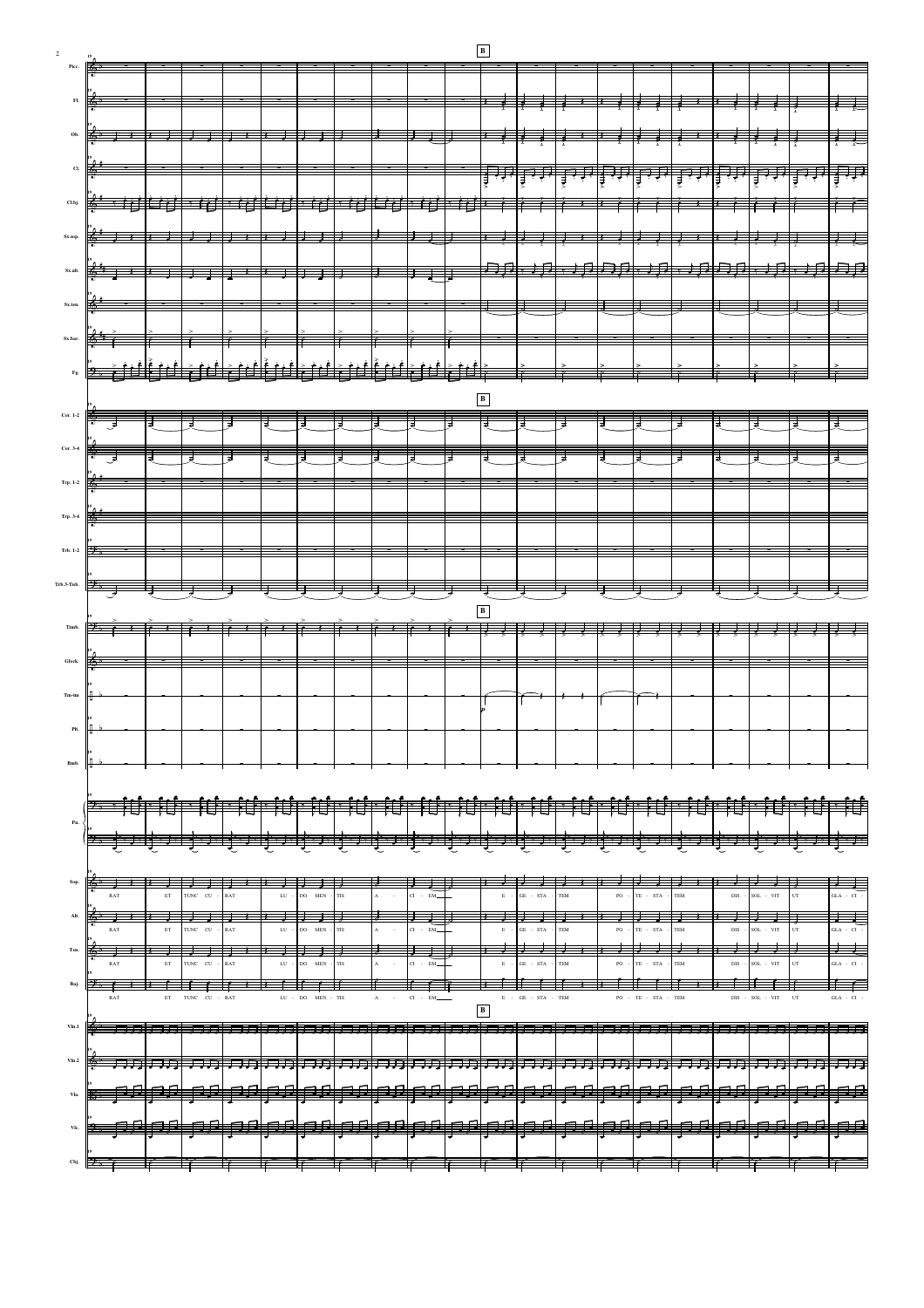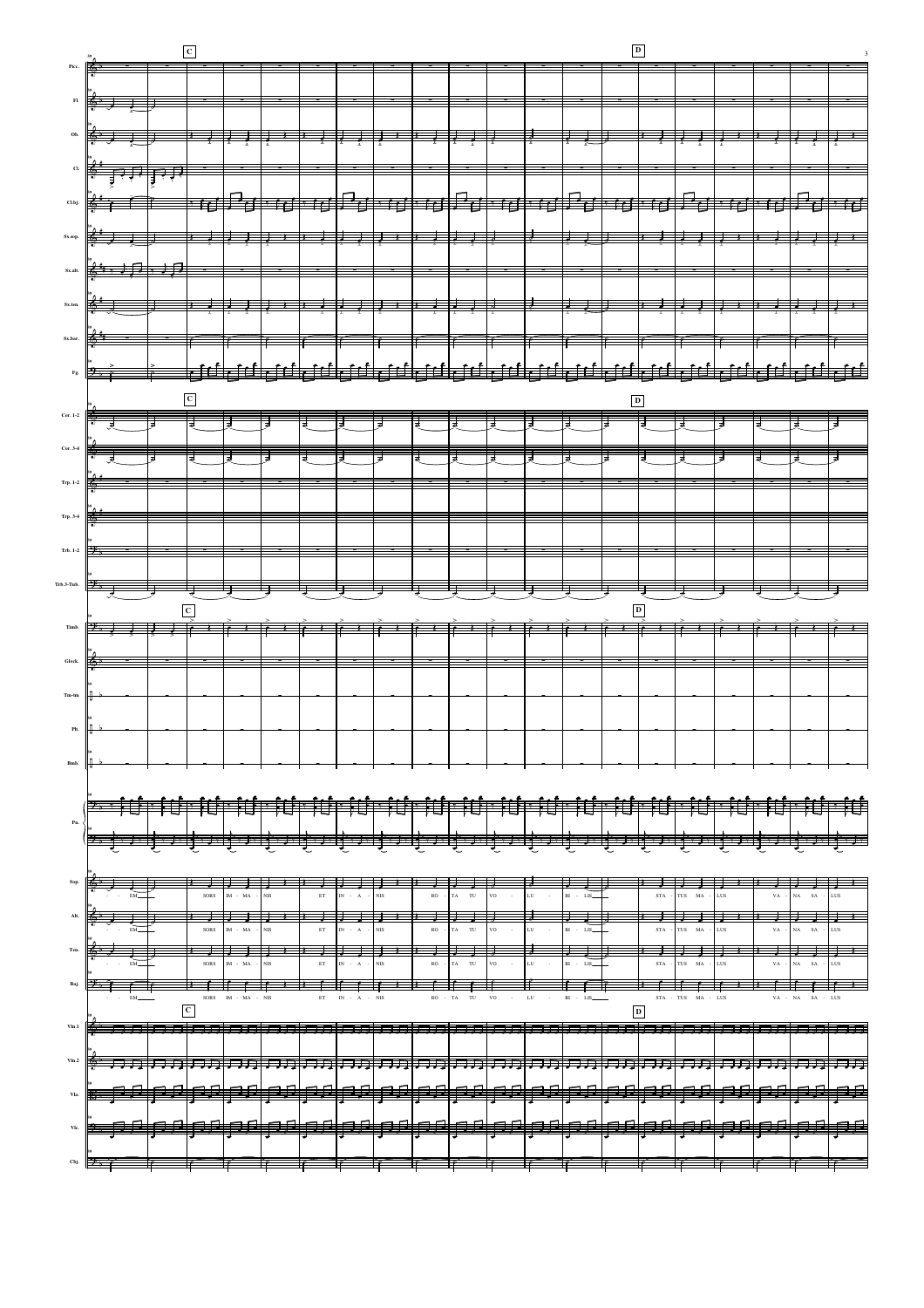**E**

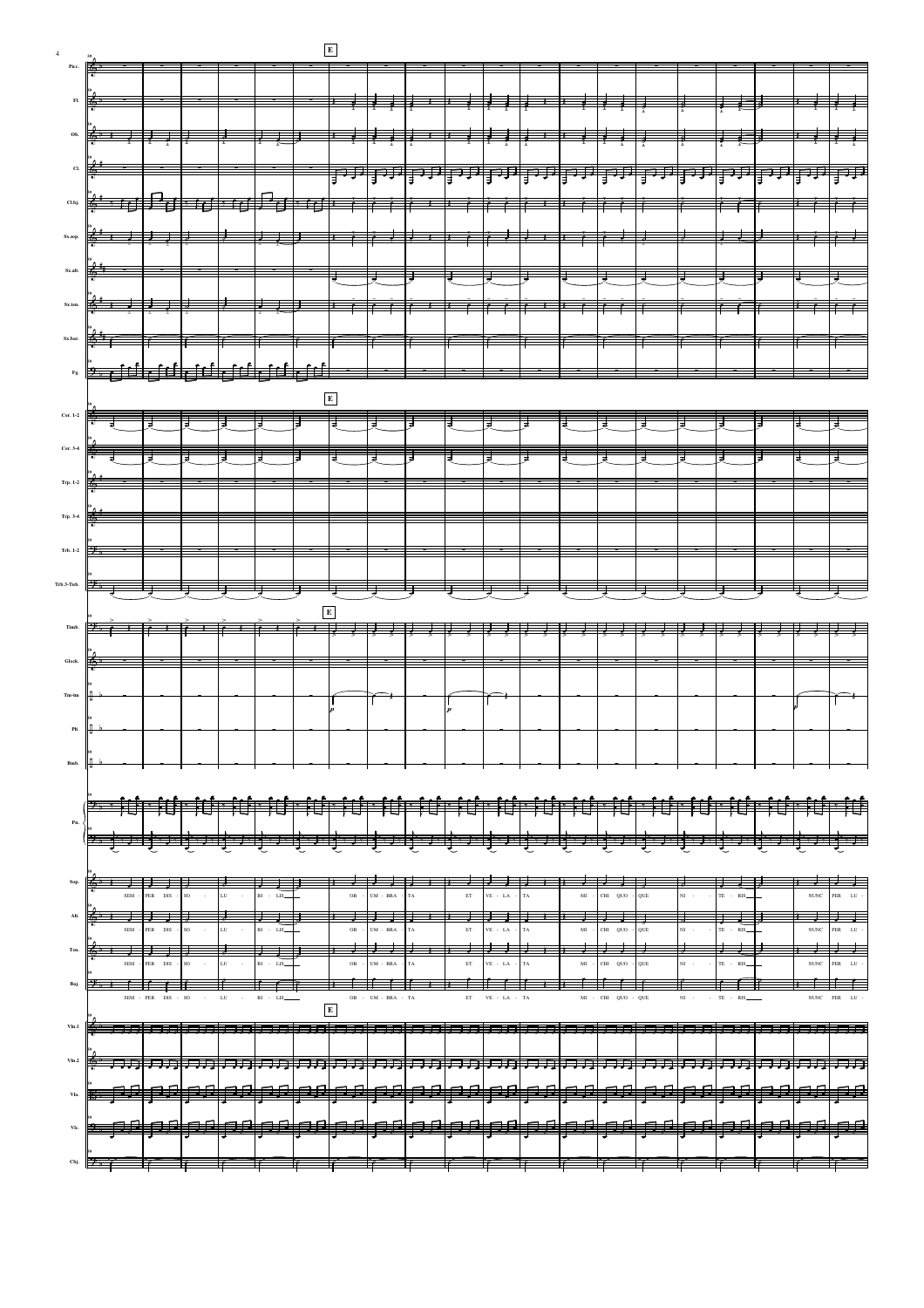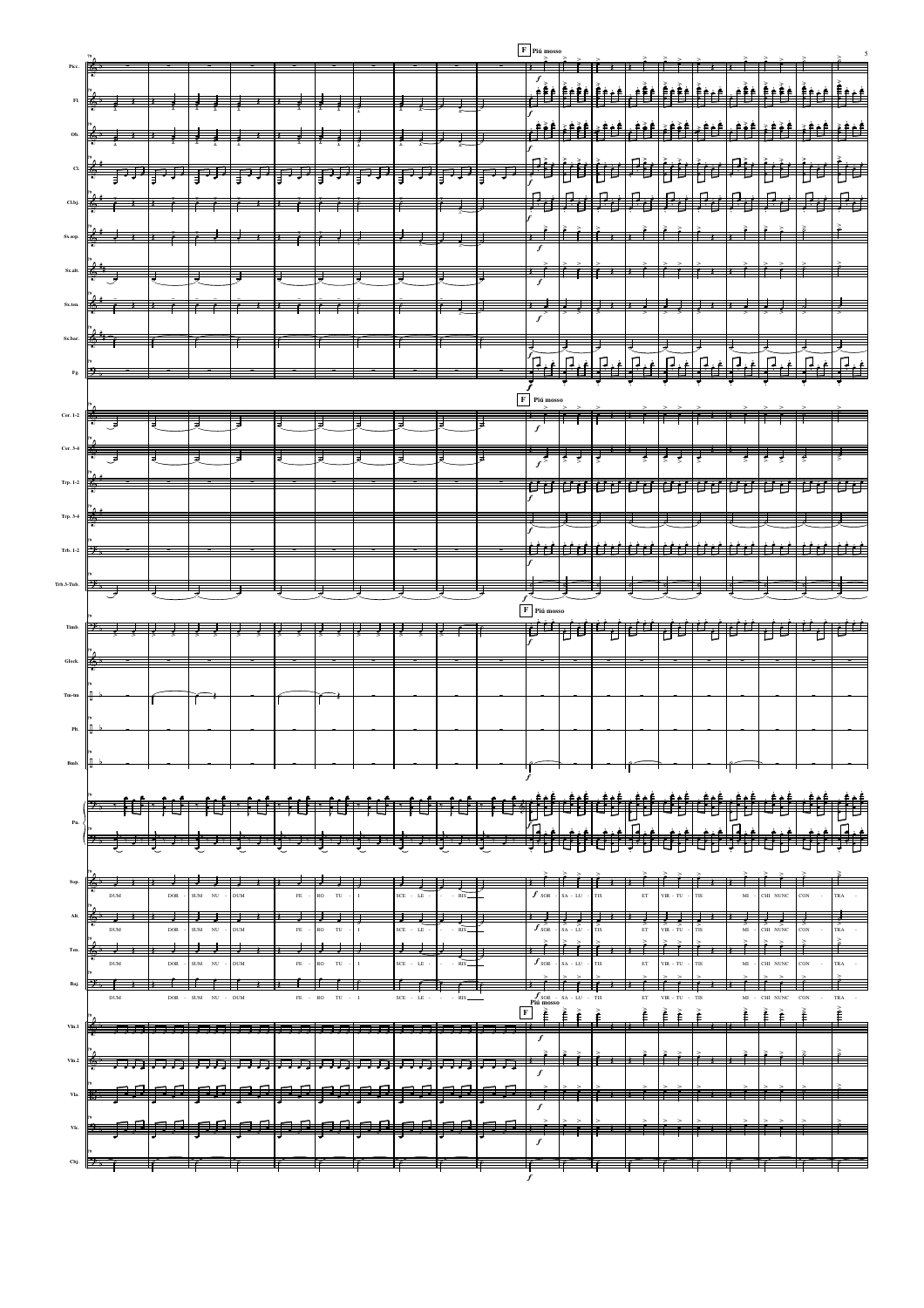|                         |                                     |        |                 |                          |                  |                                                                                                          |                            |                          |     |            |                  |    |    |  | $\boxed{\mathbf{G}}$                   |                          |                    |           |                              |                |
|-------------------------|-------------------------------------|--------|-----------------|--------------------------|------------------|----------------------------------------------------------------------------------------------------------|----------------------------|--------------------------|-----|------------|------------------|----|----|--|----------------------------------------|--------------------------|--------------------|-----------|------------------------------|----------------|
|                         |                                     |        | <u>Ffilfrel</u> |                          |                  | بِمَوْرَةً فَقَالَةً مَعْهَ بِمَقْدَاةً مَقْدَ فَيَمْ وَعَلَّمَ فَقَالَةً مَعَنَّةً فَعَلَّةً مَعْ أَفقت |                            |                          |     |            |                  |    |    |  |                                        |                          |                    |           |                              | <u>efelete</u> |
| $\mathbf{Fl}$           |                                     |        |                 |                          |                  |                                                                                                          |                            |                          |     |            |                  |    |    |  |                                        |                          |                    |           |                              |                |
| Ob.                     |                                     |        |                 |                          |                  | <u>  1314  1314  1314  1314  1314  1314  1314  1314  1314  1314  1314  1314  1314</u>                    |                            |                          |     |            |                  |    |    |  |                                        |                          |                    |           | <del>a bhionn an chuir</del> |                |
| $_{\rm CL}$             |                                     |        |                 |                          |                  | فينفاروه الموابقا فالموافقا وماروها ومازه والموالوها فالموافق                                            |                            |                          |     |            |                  |    |    |  |                                        |                          |                    |           |                              |                |
| Cl.bj.                  |                                     |        |                 |                          |                  |                                                                                                          |                            |                          |     |            |                  |    |    |  |                                        |                          |                    |           |                              |                |
|                         |                                     |        |                 |                          |                  |                                                                                                          |                            |                          |     |            |                  |    |    |  |                                        |                          |                    |           |                              |                |
|                         |                                     |        |                 |                          |                  |                                                                                                          |                            |                          |     |            |                  |    |    |  | $f\hspace{-0.1cm}f$                    |                          |                    |           |                              |                |
|                         |                                     |        |                 |                          |                  |                                                                                                          |                            |                          |     |            |                  |    |    |  |                                        |                          |                    |           |                              |                |
|                         |                                     |        |                 |                          |                  |                                                                                                          |                            |                          |     |            |                  |    |    |  | $f\hspace{-0.1cm}f$                    |                          |                    |           |                              |                |
|                         |                                     |        |                 |                          |                  |                                                                                                          |                            |                          |     |            |                  |    |    |  |                                        |                          |                    |           |                              |                |
| $\mathbf{F}\mathbf{g}.$ |                                     | $\Box$ | $\Box$          |                          | $7 + 7 +$        |                                                                                                          |                            |                          |     |            |                  |    |    |  |                                        |                          |                    |           |                              |                |
|                         |                                     |        |                 |                          |                  |                                                                                                          |                            |                          |     |            |                  |    |    |  | ${\bf G}$                              |                          |                    |           |                              |                |
| $Cor. 1-2$              | $\circ$ $\rightarrow$ $\rightarrow$ |        |                 |                          |                  |                                                                                                          |                            |                          |     |            |                  |    |    |  |                                        |                          |                    |           |                              |                |
| Cor. 3-4                |                                     |        |                 |                          |                  |                                                                                                          | ₹                          |                          |     | ţ          | ₹                |    |    |  |                                        |                          |                    |           |                              |                |
| Trp. 1-2                |                                     |        |                 |                          |                  |                                                                                                          |                            |                          |     |            | ₹                |    |    |  |                                        |                          |                    |           |                              |                |
|                         |                                     |        |                 |                          |                  |                                                                                                          |                            |                          |     |            |                  |    |    |  |                                        |                          |                    |           |                              |                |
| Trp. 3-4                |                                     |        |                 |                          |                  |                                                                                                          |                            |                          |     |            |                  |    |    |  |                                        |                          |                    |           |                              |                |
| Trb. 1-2                |                                     |        |                 |                          |                  |                                                                                                          |                            |                          |     |            |                  |    |    |  |                                        |                          |                    |           |                              |                |
|                         |                                     |        |                 |                          |                  |                                                                                                          |                            |                          |     |            |                  |    |    |  |                                        |                          |                    |           |                              |                |
|                         |                                     |        |                 |                          |                  |                                                                                                          |                            |                          |     |            |                  |    |    |  |                                        |                          |                    |           |                              |                |
| Timb.                   |                                     |        |                 |                          |                  | <del>ः तैयेर्थं तीर्वयं तियं पति पति पति पति पति पति पति पति । , प</del>                                 |                            |                          |     |            |                  |    |    |  |                                        |                          |                    | 开         |                              | ਜੁੱਝੀ          |
|                         |                                     |        |                 |                          |                  |                                                                                                          |                            |                          |     |            |                  |    |    |  |                                        |                          |                    |           |                              |                |
|                         |                                     |        |                 |                          |                  |                                                                                                          |                            |                          |     |            |                  |    |    |  | ff                                     |                          |                    |           |                              |                |
|                         |                                     |        |                 |                          |                  |                                                                                                          |                            |                          |     |            |                  |    |    |  |                                        |                          |                    |           |                              |                |
|                         |                                     |        |                 |                          |                  |                                                                                                          |                            |                          |     |            |                  |    |    |  |                                        |                          |                    |           |                              |                |
|                         |                                     |        |                 |                          |                  |                                                                                                          |                            |                          |     |            |                  |    |    |  |                                        |                          |                    |           |                              |                |
|                         |                                     |        |                 |                          |                  |                                                                                                          |                            |                          |     |            |                  |    |    |  |                                        |                          |                    |           |                              |                |
|                         |                                     |        |                 |                          |                  |                                                                                                          |                            |                          |     |            |                  |    |    |  |                                        |                          |                    |           |                              |                |
|                         |                                     |        |                 |                          |                  |                                                                                                          |                            |                          |     |            |                  |    |    |  |                                        |                          |                    |           |                              |                |
|                         |                                     |        |                 | $_{\rm EST}$             | $AF$ - FEC       | TUS                                                                                                      | ET                         | $DE + FEC$               | TUS | <b>SEM</b> | PER<br><b>IN</b> |    | GA |  | $f f$ HAC                              |                          | HO                 |           |                              |                |
| Alt.                    |                                     |        |                 | $\widetilde{\text{EST}}$ |                  |                                                                                                          | ĖТ                         |                          |     | SEM        | PER              |    |    |  | $f f$ HAC                              | $\mathbb{N}$             | HO                 |           |                              | MO             |
| Ten.                    |                                     |        |                 | $_{\rm EST}$             | $AF$ - FEC       | TUS                                                                                                      | $\mathop{\rm ET}\nolimits$ | $DE - FEC$               | TUS | <b>SEM</b> | PER<br>IN        |    |    |  | $f f$ HAC                              |                          | $\mathbb{N}$<br>HO |           | SI                           | MO             |
| Baj.                    |                                     |        |                 |                          |                  |                                                                                                          |                            |                          |     |            |                  |    |    |  |                                        |                          |                    |           |                              |                |
|                         |                                     |        |                 | EST                      | $AF - FEC - TUS$ |                                                                                                          | ET                         | $\rm{DE}\;$ - $\rm{FEC}$ | TUS | SEM        | PER<br>IN        | AN | GA |  | $\pmb{\mathit{ff}}$ hac<br>$\boxed{G}$ | $\ensuremath{\text{IN}}$ | но                 | <b>RA</b> |                              |                |
| Vln.1                   |                                     |        |                 |                          |                  |                                                                                                          |                            |                          |     |            |                  |    |    |  | $f\hspace{-0.1cm}f$                    |                          |                    |           |                              |                |
| Vln.2                   |                                     |        |                 |                          |                  |                                                                                                          |                            |                          |     |            |                  |    |    |  | f f                                    |                          |                    |           |                              |                |
| Vla.                    |                                     |        |                 |                          |                  |                                                                                                          |                            |                          |     |            |                  |    |    |  |                                        |                          |                    |           |                              |                |
| Vk.                     |                                     |        |                 |                          |                  |                                                                                                          |                            |                          |     |            |                  |    |    |  | ff                                     |                          |                    |           |                              |                |
|                         |                                     |        |                 |                          |                  |                                                                                                          |                            |                          |     |            |                  |    |    |  | ff                                     |                          |                    |           |                              |                |
| Cbj.                    |                                     |        |                 |                          |                  |                                                                                                          |                            |                          |     |            |                  |    |    |  |                                        |                          |                    |           |                              |                |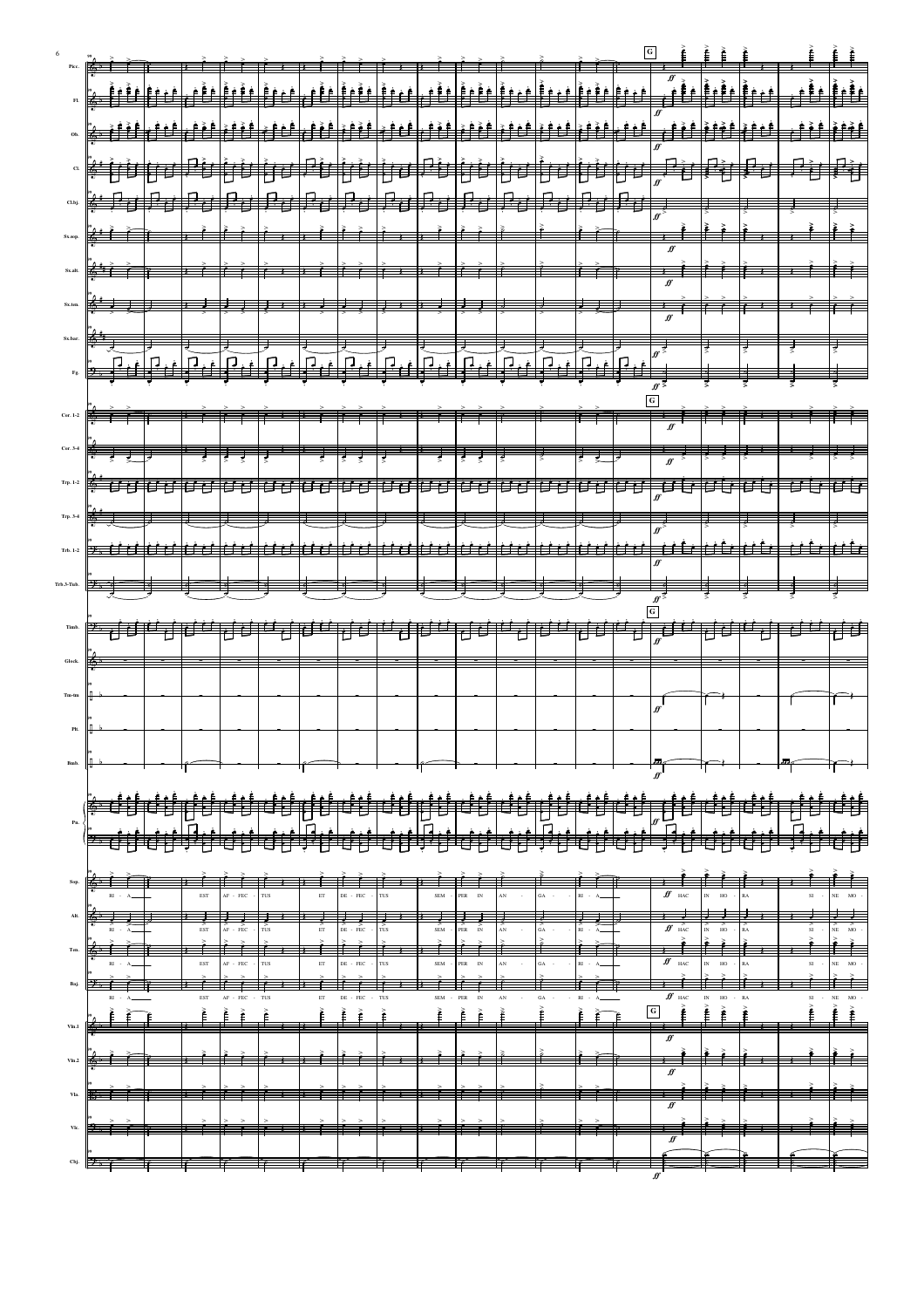|                  |                  |         |                                                                                                   |               |                    |              | $\hat{H}$ |                                                                                       |                         |       |              | <u>Àit</u>              |       |                                                                                                                                                                                                                                |                               |                          |             |                                            |              |  |
|------------------|------------------|---------|---------------------------------------------------------------------------------------------------|---------------|--------------------|--------------|-----------|---------------------------------------------------------------------------------------|-------------------------|-------|--------------|-------------------------|-------|--------------------------------------------------------------------------------------------------------------------------------------------------------------------------------------------------------------------------------|-------------------------------|--------------------------|-------------|--------------------------------------------|--------------|--|
| $\mathbf{Fl.}$   |                  |         |                                                                                                   |               |                    |              |           |                                                                                       |                         |       |              |                         |       | بِ وَقَدْ إِقَوْمَةً وَالْقَوْمَةُ إِقْوَمِهَا وَمِنْ إِلَى مَقْرَا فَقَوْمَ الْقَوْمَةُ الْمَقْرَامَةُ وَالْقوقة وَالْقَوْمَ الْقَوْمَ الْقَوْمَ وَالْقَوْمَ الْقَوْمَ وَالْقَوْمَ الْقَوْمَ وَالْقَوْمَ الْقَوْمَ وَالْقَوْم |                               |                          |             |                                            |              |  |
| Ob.              |                  |         |                                                                                                   |               |                    |              |           | <u>  1514  1514  1514  1514  1514  1515  1516  1514  1515  1516  1517  1518  1518</u> |                         |       |              |                         |       |                                                                                                                                                                                                                                |                               |                          |             | <u>, 111 (Jest la télatat la télatat l</u> |              |  |
| ${\rm cl.}$      |                  |         |                                                                                                   |               |                    |              |           |                                                                                       |                         |       |              |                         |       |                                                                                                                                                                                                                                |                               |                          |             |                                            |              |  |
| Cl.bj.           |                  |         |                                                                                                   |               |                    |              |           | ≢                                                                                     |                         |       |              |                         |       |                                                                                                                                                                                                                                |                               | ₩                        |             |                                            |              |  |
|                  |                  |         |                                                                                                   |               |                    |              |           |                                                                                       |                         |       | <u>nij</u>   |                         |       |                                                                                                                                                                                                                                |                               | $\overline{\phantom{a}}$ |             |                                            | <u>f let</u> |  |
| Sx.alt.          |                  |         |                                                                                                   |               |                    |              |           |                                                                                       |                         |       |              |                         |       | <u>An an is in it an aisime air in an is for air an i</u>                                                                                                                                                                      |                               |                          |             |                                            |              |  |
| Sx.ten           |                  |         |                                                                                                   |               |                    |              |           | $\lambda$ $\epsilon$ $\epsilon$ $\epsilon$ $\epsilon$ $\lambda$ $\tau$                |                         |       |              |                         |       |                                                                                                                                                                                                                                |                               |                          |             |                                            |              |  |
| $_{\rm Sx,bar.}$ | i <del>ğ y</del> |         | $\overline{\mathbf{r}}$                                                                           | ₹             | ₹                  | ाईै          |           | $\overline{\frac{1}{2}}$                                                              | $\frac{1}{\sqrt{2}}$    | ₹     | ₹            | $\overline{\mathbb{F}}$ | ₹     | ₹                                                                                                                                                                                                                              |                               |                          |             | ₹                                          | ₹            |  |
|                  |                  |         | $\frac{1}{2}$ $\frac{1}{2}$ $\frac{1}{2}$ $\frac{1}{2}$ $\frac{1}{2}$ $\frac{1}{2}$ $\frac{1}{2}$ |               |                    |              |           |                                                                                       |                         |       |              |                         |       |                                                                                                                                                                                                                                |                               |                          |             |                                            | ₩            |  |
| $Cor. 1-2$       |                  | $6 + 1$ |                                                                                                   |               |                    |              |           |                                                                                       | $\cdot$ $\cdot$ $\cdot$ |       |              |                         |       |                                                                                                                                                                                                                                |                               |                          |             | $\overline{+}\overline{+}\rightarrow +$    |              |  |
| $\rm Cor. \,3-4$ |                  |         |                                                                                                   |               |                    |              |           |                                                                                       |                         |       |              |                         |       |                                                                                                                                                                                                                                |                               |                          |             |                                            |              |  |
| Trp. 1-2         |                  |         |                                                                                                   |               |                    |              |           |                                                                                       |                         |       |              |                         |       | ैयसे वसकरियेवरियेवरियेवरिये वसकरिये वसकरियेवरियेवरियेवरियेवरिये                                                                                                                                                                |                               |                          |             |                                            |              |  |
| Trp. 3-4         |                  |         |                                                                                                   |               |                    |              |           |                                                                                       |                         |       |              |                         |       |                                                                                                                                                                                                                                |                               |                          |             |                                            |              |  |
| Trb. 1-2         |                  |         |                                                                                                   |               |                    |              |           |                                                                                       |                         |       |              |                         |       |                                                                                                                                                                                                                                |                               |                          |             |                                            |              |  |
| Trb.3-Tub.       |                  |         |                                                                                                   |               |                    |              |           |                                                                                       |                         |       |              |                         |       |                                                                                                                                                                                                                                |                               |                          |             |                                            |              |  |
|                  |                  |         |                                                                                                   |               |                    |              |           |                                                                                       |                         |       |              |                         |       |                                                                                                                                                                                                                                |                               |                          |             |                                            |              |  |
|                  |                  |         |                                                                                                   |               |                    |              |           |                                                                                       |                         |       |              |                         |       |                                                                                                                                                                                                                                |                               |                          |             |                                            |              |  |
| Timb.<br>Glock   |                  |         |                                                                                                   |               |                    |              |           |                                                                                       | चिमि                    |       |              |                         |       |                                                                                                                                                                                                                                |                               |                          |             |                                            |              |  |
|                  |                  |         |                                                                                                   |               |                    |              |           |                                                                                       |                         |       |              |                         |       |                                                                                                                                                                                                                                |                               |                          |             |                                            |              |  |
|                  |                  |         |                                                                                                   |               |                    |              |           |                                                                                       |                         |       |              |                         |       |                                                                                                                                                                                                                                |                               |                          |             |                                            |              |  |
|                  |                  |         |                                                                                                   |               |                    |              |           |                                                                                       |                         |       |              |                         |       |                                                                                                                                                                                                                                |                               |                          |             |                                            |              |  |
|                  |                  |         |                                                                                                   |               |                    |              |           |                                                                                       |                         |       |              |                         |       |                                                                                                                                                                                                                                |                               |                          |             |                                            |              |  |
| Pn.              |                  |         |                                                                                                   |               |                    |              |           |                                                                                       |                         |       |              |                         |       |                                                                                                                                                                                                                                |                               |                          |             |                                            |              |  |
|                  |                  |         |                                                                                                   |               |                    |              |           |                                                                                       |                         |       |              |                         |       |                                                                                                                                                                                                                                |                               |                          |             |                                            |              |  |
|                  |                  |         | COR                                                                                               | DE PUL        | <b>SUM</b>         | <b>TAN</b>   | $-TE$     | QUOD                                                                                  | PER SOR                 | TEM   | ${\tt STER}$ | NIT FOR                 | TEM   | ME                                                                                                                                                                                                                             | CUM OM                        |                          |             | NES PLAN                                   | GI           |  |
| Alt.             |                  |         | $_{\mbox{\scriptsize\sc COR}}$                                                                    | $DE - PUL$    | <b>SUM</b>         | <b>TAN</b>   | $-TE$     | QUOD                                                                                  | PER SOR                 | TEM   | STER         | NIT FOR                 | TEM   | ME                                                                                                                                                                                                                             | $CUM$ OM                      | $_{\rm NES}$             | PLAN        | <b>NES</b>                                 | GI           |  |
| Ten.             |                  | RA      | $_{\mbox{\scriptsize\sc COR}}$                                                                    | $\rm{DE-PUL}$ | $\mathop{\rm SUM}$ | TAN          | $-TE$     | QUOD                                                                                  | PER SOR                 | TEM   | STER         | $\text{NIT}-\text{FOR}$ | TEM   | ME                                                                                                                                                                                                                             | ${\rm\bf CUM}$ $-{\rm\bf OM}$ |                          |             | NES PLAN                                   | $_{\rm GI}$  |  |
| Baj.             |                  | RA      | $COR -$                                                                                           | DE PUL        | - SUM              | $_{\rm TAN}$ | $GI - TE$ | QUOD                                                                                  | PER SOR                 | - TEM | <b>STER</b>  | NIT FOR                 | - TEM | ME                                                                                                                                                                                                                             | CUM OM                        | <b>NES</b>               | <b>PLAN</b> |                                            |              |  |
| Vln.1            |                  |         |                                                                                                   |               |                    | Ê            |           |                                                                                       |                         |       |              | £                       |       |                                                                                                                                                                                                                                | £                             | ₿<br>₽                   | É           | È                                          |              |  |
| Vln.2            |                  |         |                                                                                                   |               |                    |              |           |                                                                                       |                         |       |              |                         |       |                                                                                                                                                                                                                                |                               |                          |             |                                            |              |  |
| Vla              |                  |         |                                                                                                   |               |                    |              |           |                                                                                       |                         |       |              |                         |       |                                                                                                                                                                                                                                |                               |                          |             |                                            |              |  |
| Vlc.             |                  |         |                                                                                                   |               |                    |              |           |                                                                                       |                         |       |              |                         |       |                                                                                                                                                                                                                                |                               |                          |             |                                            |              |  |